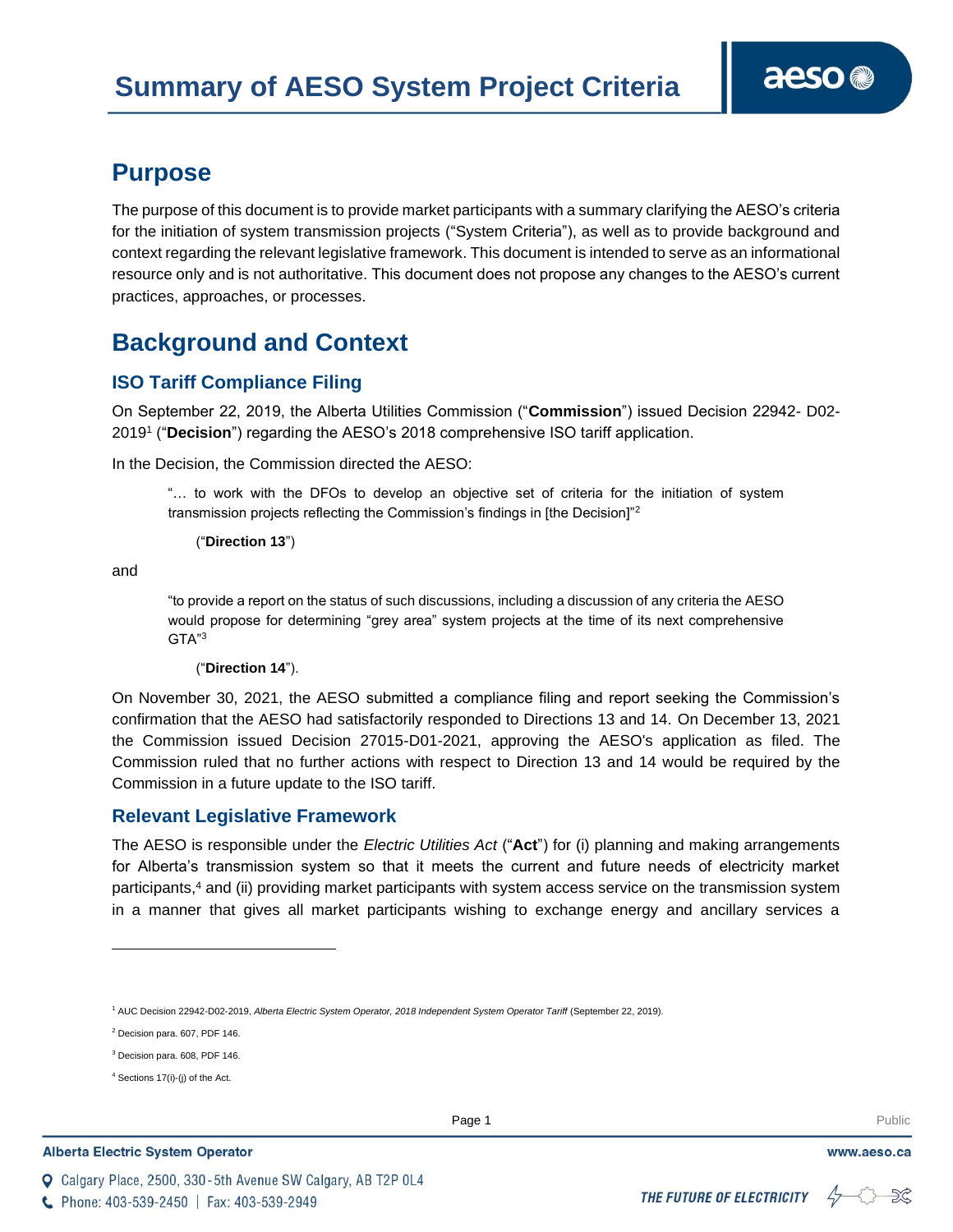

reasonable opportunity to do so.<sup>5</sup> These duties are reflected in the different types of transmission projects that the AESO may be required to initiate in accordance with section 34 of the Act, which distinguishes broadly between two types of transmission projects:

- "system projects" (also referred to as "system transmission projects"),<sup>6</sup> being transmission projects that the AESO may initiate *in response to an AESO-identified need* to expand or enhance the capability of the transmission system, in accordance with sections 34(1)(a) and (b). For these types of projects, a "system needs identification document" or "system NID" is generally required to be filed by the AESO for review and approval by the Commission; and
- "connection projects",<sup>7</sup> being transmission projects that the AESO initiates *in response to a request for new or modified system access service* ("**SASR**") that is received from a market participant in accordance with section 34(c). For these types of projects, a "connection needs identification document" or "connection NID"<sup>8</sup> is generally required to be filed by the AESO for review and approval by the Commission.

Notwithstanding the distinction between "system projects" and "connection projects", it is important to note that, for purposes of regulatory efficiency, the AESO may include an AESO-initiated system project as a "system-related" component of a connection NID that is filed for approval with the Commission.

The costs associated with a system project (or system-related component of a connection project) that has been initiated by the AESO are incurred for the benefit of the interconnected electric system and are recovered from all load ratepayers in accordance with the ISO tariff.

Conversely, for connection projects, the AESO is required under the ISO tariff to classify transmission facility costs as either:

- "participant-related", which is appropriate for transmission facility costs that are incurred solely as a result of a SASR that has been submitted by a market participant and solely for the purpose of providing system access service to the market participant. Costs that have been classified as participant-related under the ISO tariff are paid through a combination of an up-front contribution payment required from the market participant that submitted the SASR, and investment by the transmission facility owner that is recovered over time from load ratepayers under Rate DTS of the ISO tariff, *Demand Transmission Service*; or
- "system-related", which is appropriate for transmission facility costs that, like system project costs, are incurred as a result of an AESO-identified need to expand or enhance the capability of the transmission system, and which have been included, for purposes of regulatory efficiency, as a component of a connection project. Like the costs of system projects, the system-related costs of a connection project are recovered from load customers under Rate DTS of the ISO tariff, *Demand Transmission Service*.

<sup>&</sup>lt;sup>5</sup> Section 29 of the Act.

 $6$  Pursuant to sections  $34(1)(a)$  and (b) of the Act.

 $7$  Pursuant to section 34(1)(c) of the Act.

<sup>8</sup> Connection NIDs are generally filed as "abbreviated needs identification documents" (ANIDs) in accordance with the eligibility criteria established in AUC Rule 007: *Applications for Power Plants, Substations, Transmission Lines, Industrial System Designations, Hydro Developments and Gas Utility Pipelines*.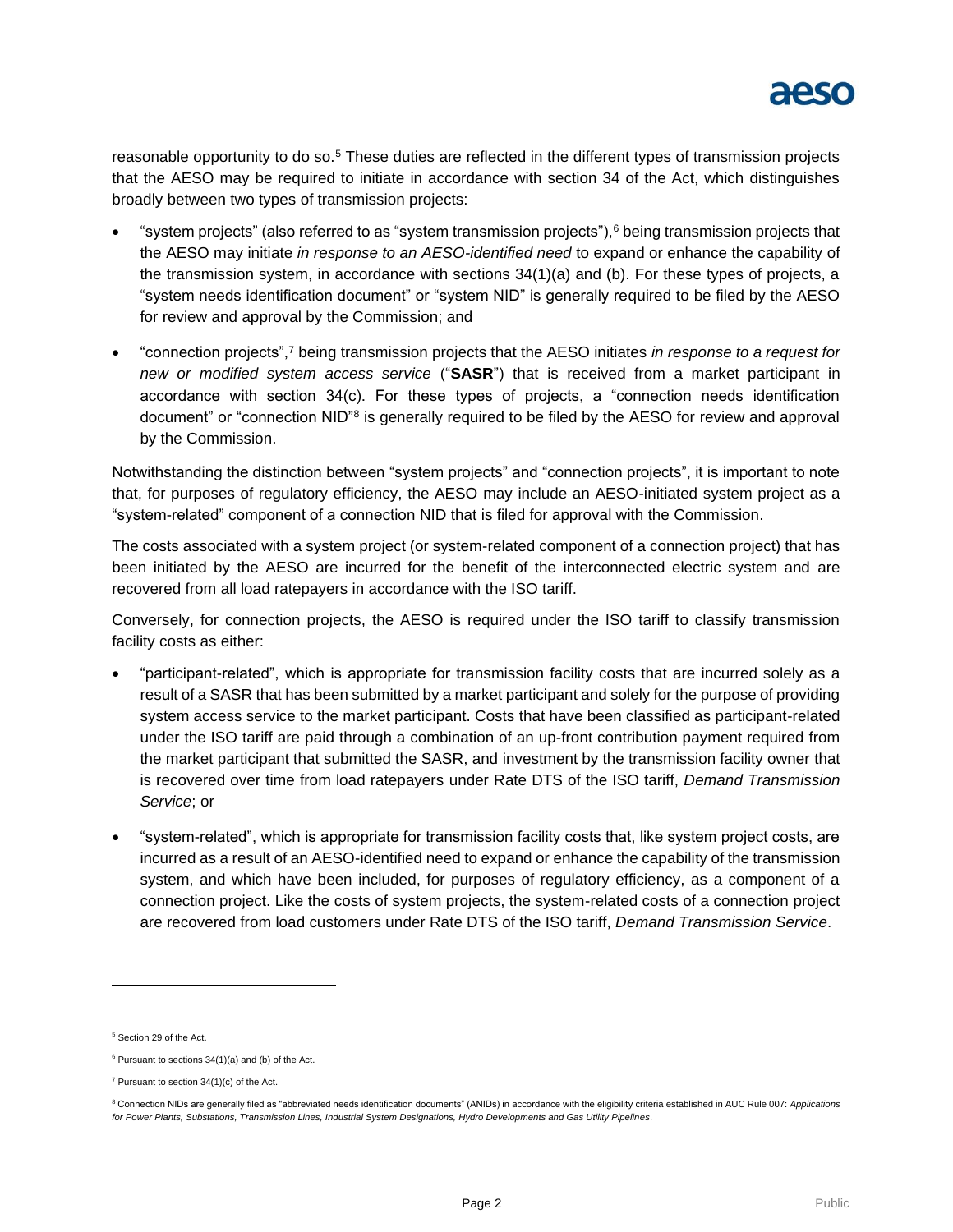## **AESO's System Criteria**

#### **AESO's Application of the System Criteria**

The AESO applies the System Criteria on a case-by-case basis. *Appendix A* provides hypothetical illustrative examples of the AESO's application of the System Criteria.

The AESO relies upon the System Criteria to determine whether (i) to initiate a system project, or (ii) to classify the costs of a connection project as participant- or system-related in accordance with the terms and conditions of the ISO tariff.

#### **System Criteria #1 – Reliability Criteria Violations and Congestion-Free Requirements**

Section 15 of the *Transmission Regulation* ("**T-Reg**") requires the AESO to plan a transmission system that satisfies Alberta reliability standards, to ensure that transmission facilities adhere to Alberta reliability standards, and to monitor and ensure the overall reliability of the interconnected electric system.<sup>9</sup> Section 15 of the T-Reg also requires the AESO to plan a system that is substantially free of congestion.<sup>10</sup>

Consequently, when the AESO observes a forecast violation within the AESO's 20-year planning horizon (on the basis of planning studies that rely on forecasts and reasonable assumptions) of either (i) the AESO's reliability criteria, which are derived from Alberta reliability standards ("**Reliability Criteria**"), or (ii) the congestion-free performance standards that the AESO is required to meet under section 15 of the T-Reg, the AESO will develop a plan to mitigate these violations.

Typically, observed forecast violations are first identified by the AESO in the long-term transmission system plans that the AESO is required to develop.<sup>11</sup> These violations are then prioritized to determine when a system project (for which a system NID is generally required) should be initiated, and to further confirm and study any expansion or enhancement of the transmission system that may be required.

#### **System Criteria #2 – Optimizing with End-of-Life Facilities in the Vicinity of an AESO-identified System Need**

Transmission facility owners ("**TFOs**") are responsible for determining when the transmission facilities that they own and operate are nearing end-of-life. When an asset is nearing end-of-life, a TFO has the option of moving forward with a like-for-like replacement (*i.e.*, maintaining the existing configuration) or, subject to confirmation from the AESO, proceeding with a system reconfiguration that would increase transmission system efficiency.

When a TFO determines that a transmission facility (such as a cable, substation, transformer, or breaker) is nearing end-of-life, the TFO informs the AESO so that the AESO can assess the overall need for transmission system expansion or enhancement within the region as an alternative to a like-for-like replacement. In this situation, the TFO is required to describe the deteriorating asset condition to the AESO and the required timing for replacement of the transmission facility. The timing of when a transmission

<sup>9</sup> Sections 15(1)(a)-(c) of the T-Reg*.*

<sup>10</sup> Sections 15(1)(e)-(f) of the T-Reg*.*

 $11$  Sections 33 of the Act and Section 10(1)(a) of the T-Reg.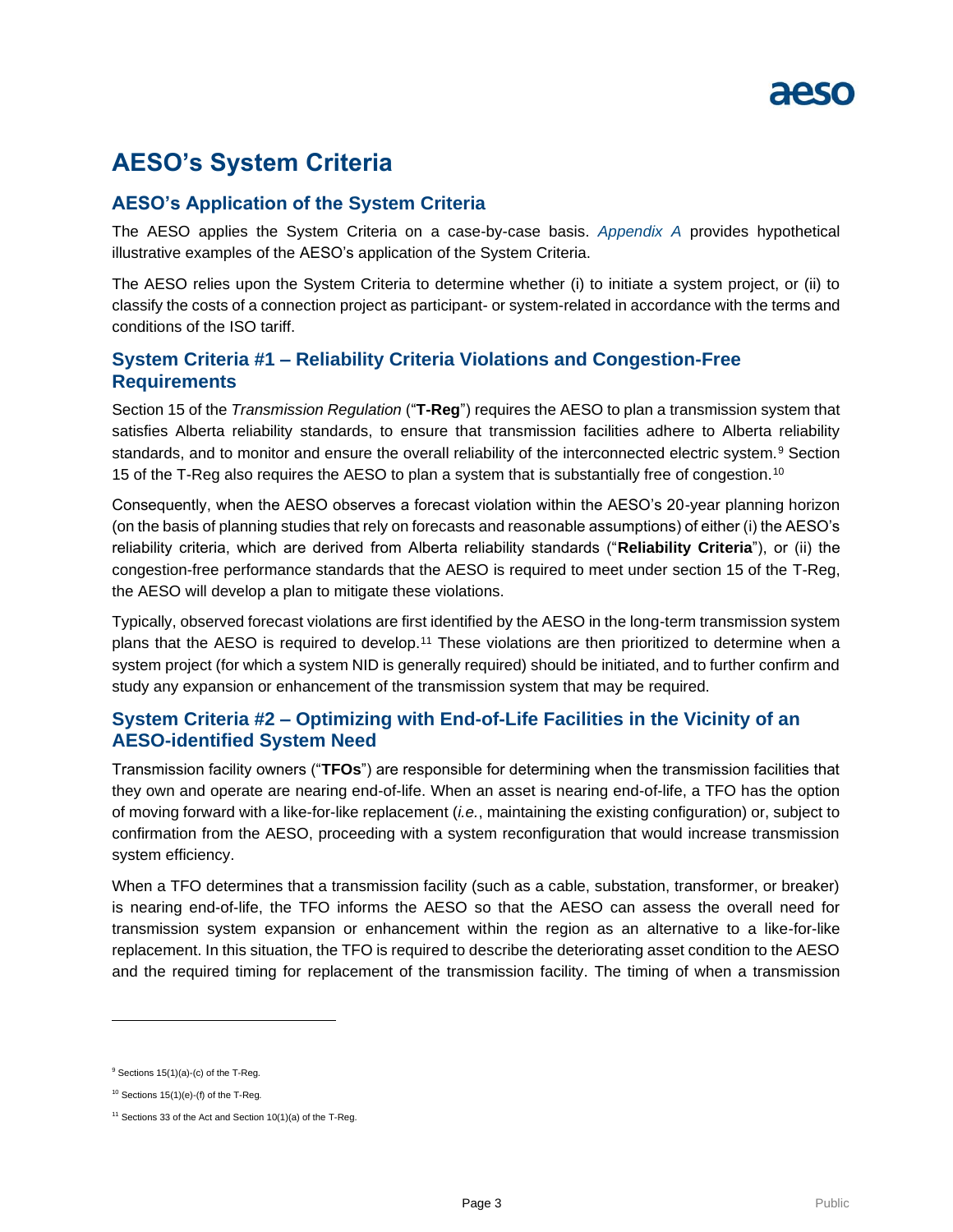

facility reaches end-of-life must reasonably coincide with the timing of a system need or construction timelines of transmission developments already associated with a system project.

If the AESO determines that a system reconfiguration would provide greater system benefit than a like-forlike replacement, a system project would be initiated at the appropriate time.

During the preparation of the system project, the TFO would work with the AESO to identify avoided asset lifecycle replacement costs so that the Commission can be made aware of the replacement costs avoided as a result of the system project.

Certain preconditions must exist in order for a system project to be initiated by the AESO as a result of System Criteria #2:

- The level of service or reliability provided to existing market participants must not be negatively impacted.
- The system reconfiguration must provide a measurable transmission system benefit, which may include the following:
	- **•** The system reconfiguration is a lower-cost option than a like-for-like asset replacement.
	- **•** The reduction of environmental and land use effects in the area, compared to a like-for-like asset replacement.
	- **•** The reduction or mitigation of a system need that already exists or is forecast to exist in the area.

The AESO is committed to exploring further opportunities for coordination between the AESO and TFOs, to ensure that future opportunities to optimize the transmission system when transmission facilities are nearing end-of-life can be realized.

#### **System Criteria #3 – Optimizing the Interconnected Electric System for Greater Efficiency**

System Criteria #3 is intended to address circumstances where the AESO determines that an expansion or enhancement of transmission system capability would result in the more efficient operation of the interconnected electric system (even in the absence of observed Reliability Criteria violations). In such cases, efficiency, including but not limited to lower overall cost and improved system performance for the benefit of all ratepayers, would be used to demonstrate the benefits of an enhancement or expansion of transmission system capability, and to justify the recovery of project costs from all load ratepayers under the ISO tariff.

#### **Clarification regarding Opportunities for Coordinated Connection Facilities**

When the AESO receives SASRs from multiple market participants in the same vicinity that has high growth potential, there is an opportunity for the AESO to investigate the benefits of coordinated connection facilities versus a multitude of individual connection developments. Hypothetical examples include the development of a new collector system or a higher-voltage connection solution to accommodate multiple SASRs in a given area more efficiently. For greater clarity, these developments would be considered connection projects and the System Criteria would not apply. In order for the AESO to consider such opportunities for coordinated connection facilities, the AESO must reasonably consider the coordinated transmission development to be a better overall solution than the individual connection solutions. As previously discussed, the AESO would classify the costs as participant-related or system-related in accordance with the ISO tariff.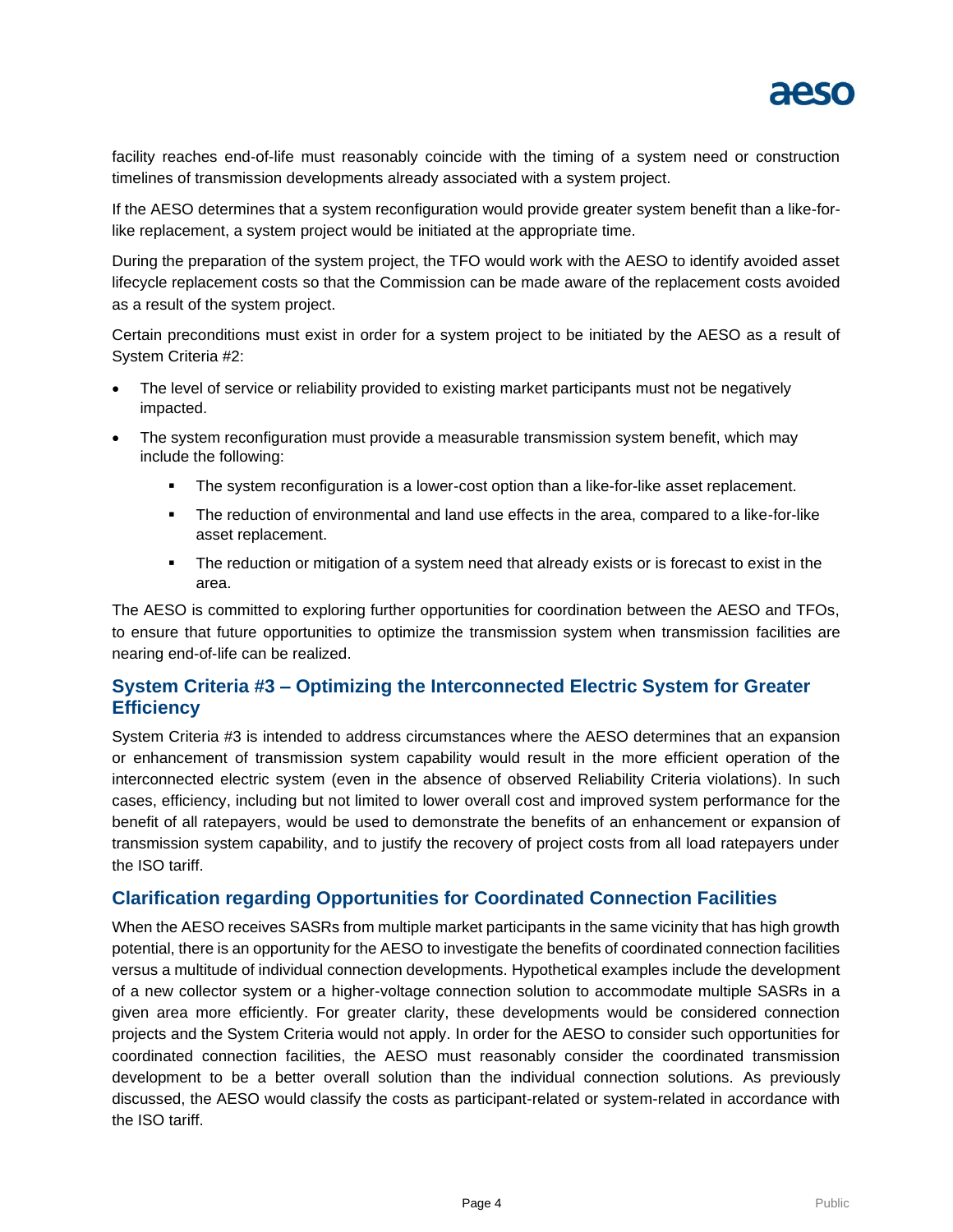## **Appendix A – Hypothetical Examples of AESO System Criteria**

**System Criteria #1 Example: Addressing generation driven reliability/congestion violation for N-0 overload**



### **System Criteria #1 Example: Addressing load driven N-1 reliability violation due to overloads**

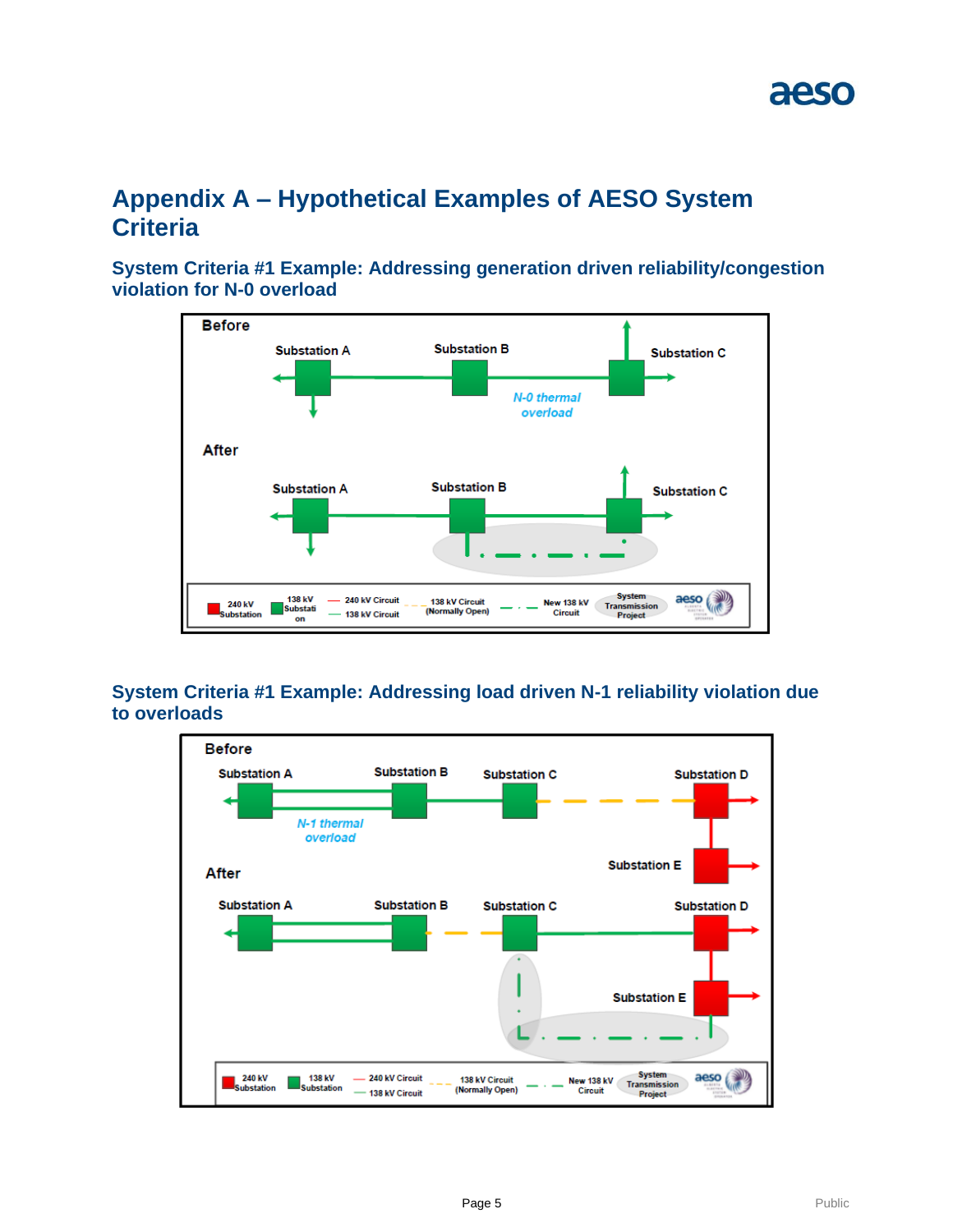

**System Criteria #2 Example: Coordinating system development with asset end of life**

### **System Criteria #3 Example: Optimizing system using a phase shifting transformer**